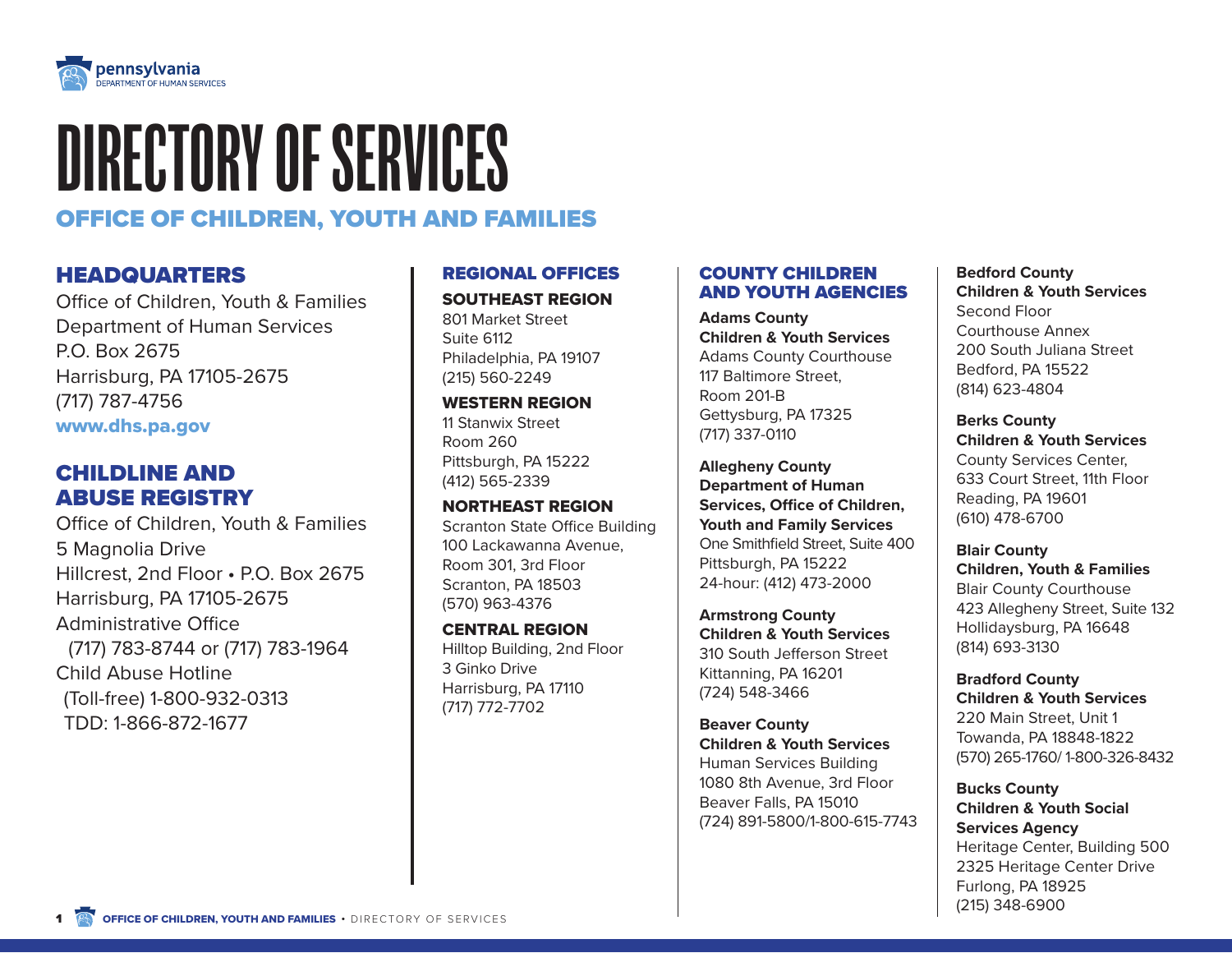

# COUNTY CHILDREN AND YOUTH AGENCIES

#### **Butler County Children & Youth Services**

County Government Center, 124 West Diamond Street, 2nd Floor P.O. Box 1208 Butler, PA 16003 (724) 284-5156

**Cambria County Children & Youth Services**  Central Park Complex 110 Franklin Street, Suite 400 Johnstown, PA 15901 (814) 539-7454

**Cameron County Children & Youth Services**  Cameron County

Courthouse 20 East 5th Street Emporium, PA 15834 (814) 486-9351

**Carbon County Children & Youth Services**  76 Susquehanna Street,

2nd Floor Jim Thorpe, PA 18229 (570) 325-3644

#### **Centre County Children & Youth Services**  Willowbank County

Office Building 420 Holmes Street Bellefonte, PA 16823 (814) 355-6755

**Chester County Department of Children, Youth & Families**  Chester County Government Services Center 601 Westtown Road, Suite 310 West Chester, PA 19380 (610) 344-5800

**Clarion County Children & Youth Services**  214 South 7th Avenue, Suite B Clarion, PA 16214 (814) 226-9280 1-800-577-9280

**Clearfield County Children, Youth & Family Services**  212 East Locust Street, Suite 203 Clearfield, PA 16830 (814) 765-1541 1-800-326-9079

**Clinton County Children & Youth Services**  Clinton County

Garden Building 232 East Main Street P.O. Box 787 Lock Haven, PA 17745 (570) 893-4100

**Columbia County Children & Youth Services**  Main Street County Annex 11 West Main Street, P.O. Box 380 Bloomsburg, PA 17815 (570) 389-5700

**Crawford County Children & Youth Services**  18282 Technology Drive, Suite 101 Meadville, PA 16335 (814) 724-8380 1-877-334-8793

**Cumberland County Children & Youth Services**  Human Services Building 16 West High Street, Suite 200 Carlisle, PA 17013-2961 (717) 240-6120 1-888-697-0371

**Dauphin County Social Services for Children & Youth**  1001 North 6th Street Harrisburg, PA 17102 (717) 780-7200

**Delaware County Children & Youth Services**  Baldwin Tower, Suites 1025 & 680 1510 Chester Pike Eddystone, PA 19022 (610) 447-1000

**Elk County Children & Youth Services**  Elk County Courthouse Annex 300 Center Street P.O. Box 448 Ridgway, PA 15853 (814) 776-1553

**Erie County Office of Children & Youth**  154 West 9th Street Erie, PA 16501-1303 (814) 451-6600

**Fayette County Children & Youth Services**  130 Old New Salem Road Uniontown, PA 15401 (724) 430-1283

**Forest County Children & Youth Services**  623 Elm Street P.O. Box 523 Tionesta, PA 16353 (814) 755-3622

**Franklin County Children & Youth Services**  Human Services Building 425 Franklin Farm Lane Chambersburg, PA 17202 (717) 263-1900

**Fulton County Services for Children Neighborhood** Services Center 219 North 2nd Street McConnellsburg, PA 17233 (717) 485-3553

**Greene County Children & Youth Services**  201 Fort Jackson County Building 19 South Washington Street Waynesburg, PA 15370 (724) 852-5217

**Huntingdon County** 

**Children's Services**  Courthouse Annex II 430 Penn Street Huntingdon, PA 16652 (814) 643-3270

**Indiana County Children & Youth Services**  350 North 4th Street Indiana, PA 15701 (724) 465-3895 1-888-559-6355

**Jefferson County Children & Youth Services**  155 Main Street, 2nd Floor Brookville, PA 15825 (814) 849-3696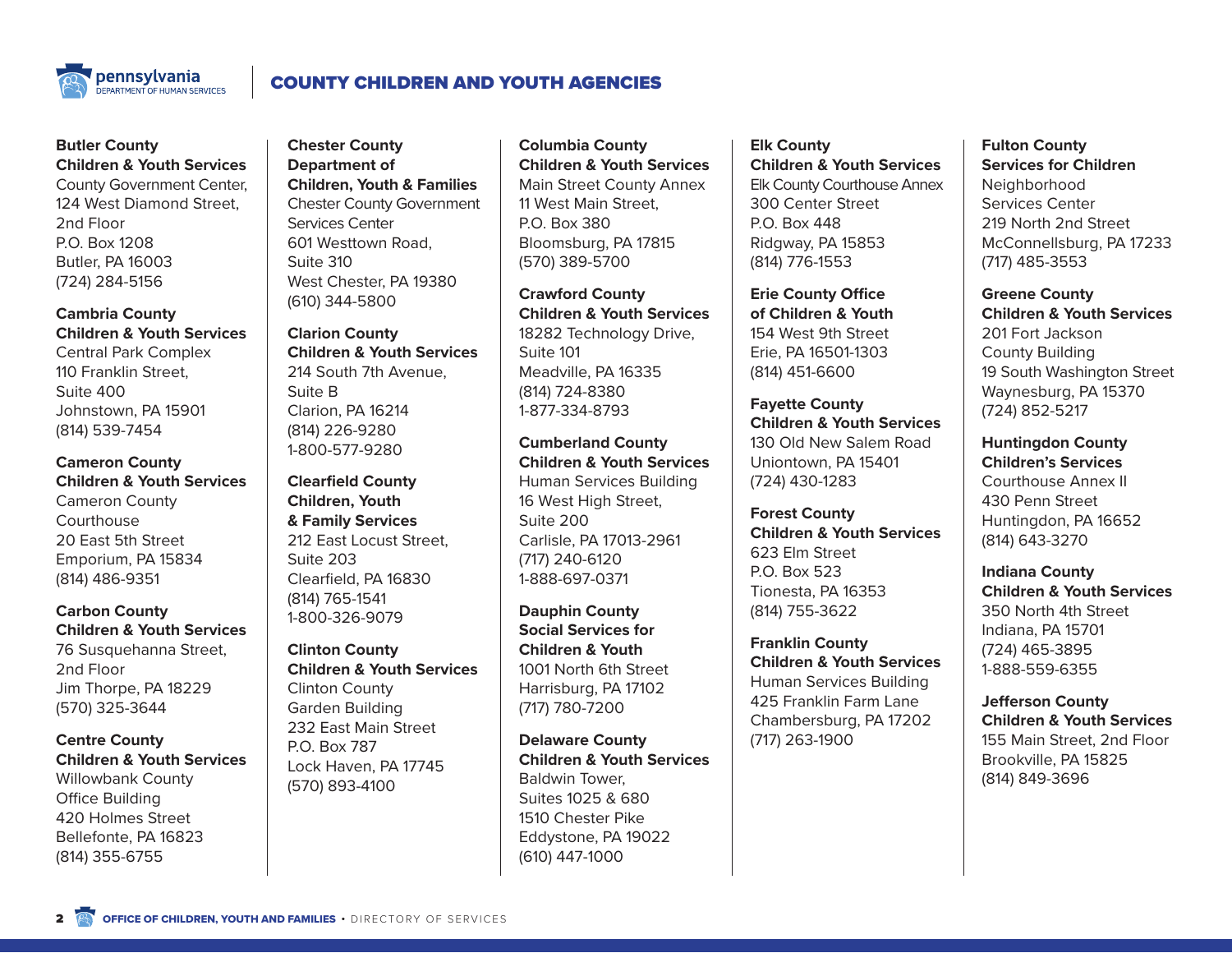

# COUNTY CHILDREN AND YOUTH AGENCIES

# **Juniata County Children & Youth Services**  14 Industrial Circle Mifflintown, PA 17059 (717) 436-7707

**Lackawanna County Office of Youth & Family Services** 

Lackawanna County Administration Building 200 Adams Avenue, 4th Floor Scranton, PA 18503 (570) 963-6781

**Lancaster County Children & Youth Social Services Agency** 150 North Queen Street, Suite 111 Lancaster, PA 17603 (717) 299-7925

**Lawrence County Children & Youth Services**  1001 East Washington Street New Castle, PA 16101 (724) 658-2558

**Lebanon County Children & Youth Services**  Municipal Building, Room 401 400 South 8th Street Lebanon, PA 17042 (717) 228-4430

**Lehigh County Office of Children & Youth Services**  Lehigh County Government Center 17 South 7th Street Allentown, PA 18101 (610) 782-3064

**Luzerne County Children & Youth Agency** 111 North Pennsylvania Avenue, Suite 110 Wilkes-Barre, PA 18701 (570) 826-8710

**Lycoming County Children & Youth Services**  Sharwell Building 200 East Street Williamsport, PA 17701 (570) 323-6467

**McKean County Children & Youth Services**  17155 Route 6 P.O. Box 1565 Smethport, PA 16749 (814) 887-3350

**Mercer County Children & Youth Services**  8425 Sharon-Mercer Road Mercer, PA 16137 (724) 662-2703

**Mifflin County Children & Youth Services**  144 East Market Street Lewistown, PA 17044 (717) 248-3994

**Monroe County Children & Youth Services**  730 Phillips Street Stroudsburg, PA 18360 (570) 420-3590

**Montgomery County Office of Children & Youth** Human Services Center 1430 DeKalb Street, 2nd Floor P.O. Box 311 Norristown, PA 19404 (610) 278-5800

**Montour County Children & Youth Services**  114 Woodbine Lane, Suite 201 Danville, PA 17821 (570) 271-3050

**Northampton County Children, Youth & Families Division**  2801 Emrick Boulevard Bethlehem, PA 18020 (610) 829-4690

**Northumberland County Children & Youth Services**  322 North 2nd Street Sunbury, PA 17801 (570) 988-4237

**Perry County Children & Youth Services**  112 Centre Drive P.O. Box 123 New Bloomfield, PA 17068 (717) 582-2076

**Philadelphia Department of Human Services, Children & Youth Division**  1515 Arch Street, 8th Floor Philadelphia, PA 19102 (215) 683-6000

**Pike County Children & Youth Services**  Pike County Administration Building 506 Broad Street Milford, PA 18337 (570) 296-3446 ext. 1030

**Potter County Children & Youth Services**  62 North Street P.O. Box 241 Roulette, PA 16746-0241 (814) 544-7315 1-800-800-2560

**Schuylkill County Children & Youth Services**  410 North Centre Street Pottsville, PA 17901 (570) 628-1050 1-800-722-8341

**Snyder County Children & Youth Services**  713 Bridge Street, Suite 15 Selinsgrove, PA 17870 (570) 374-4570

# **Somerset County Children & Youth Services**  Somerset County Courthouse 300 North Center Avenue,

Suite 220 Somerset, PA 15501 (814) 445-1633

**Sullivan County Children & Youth Services**  9219 Route 487 Lower Level, Suite D Dushore, PA 18614 (570) 928-0307

**Susquehanna County Services for Children & Youth**  75 Public Avenue Montrose, PA 18801 (570) 278-4600

**Tioga County Children & Youth**  1873 Shumway Hill Road Wellsboro, PA 16901 (570) 724-5766 1-800-242-5766

**Union County Children & Youth Services**  1610 Industrial Boulevard, Suite 200 Lewisburg, PA 17837 (570) 522-1330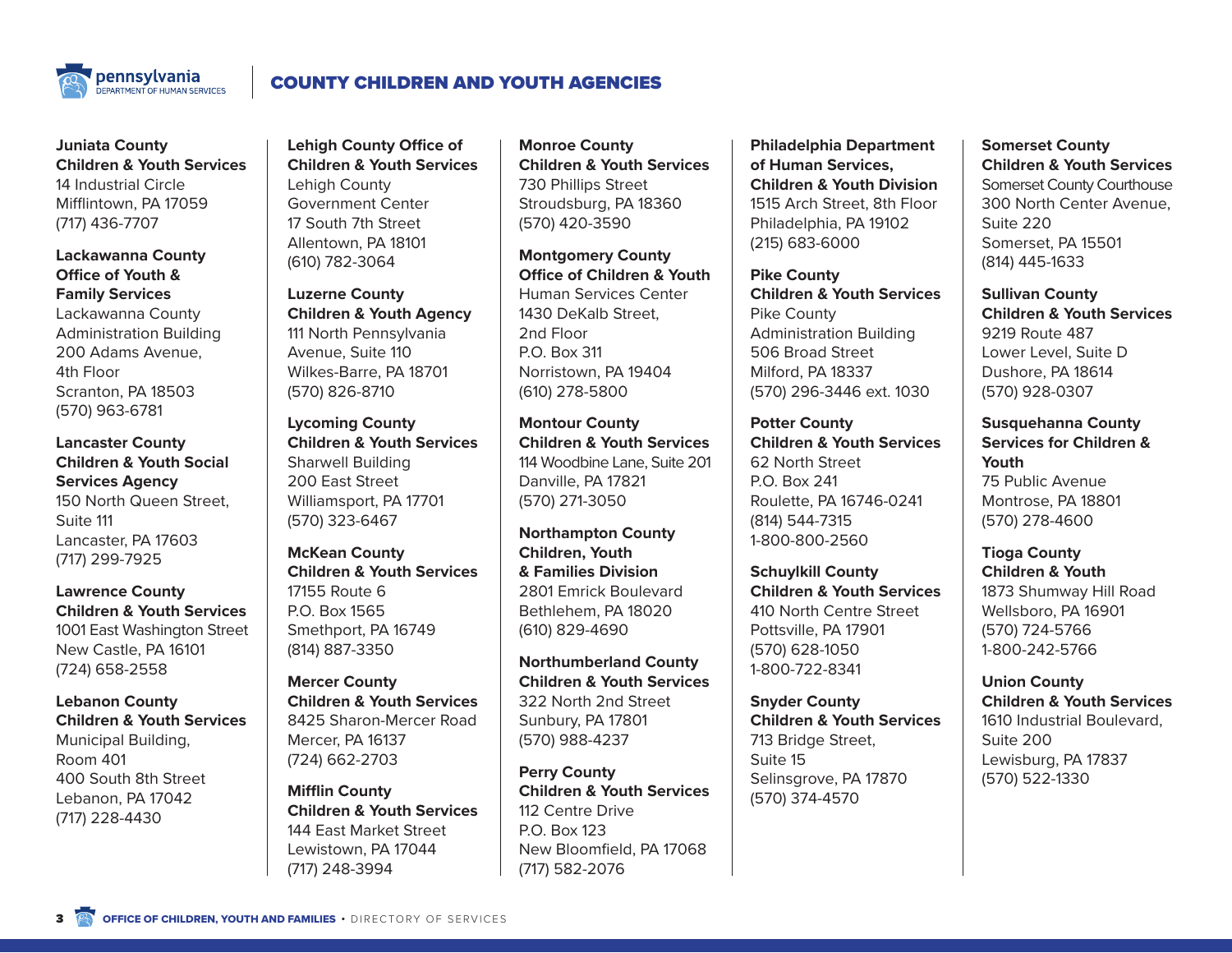

# COUNTY CHILDREN AND YOUTH AGENCIES

## **Venango County Children & Youth Services**

Troy A. Wood Human Services Complex One Dale Avenue P.O. Box 1130 Franklin, PA 16323 (814) 432-9743

**Warren County Children & Youth Services**  285 Hospital Drive Warren, PA 16365 (814) 726-2100

**Washington County Children & Youth Services**  503 Courthouse Square 100 West Beau Street Washington, PA 15301 (724) 228-6884

**Wayne County Children & Youth Services**  Wayne County Park Street Complex 648 Park Street, Suite C Honesdale, PA 18431 (570) 253-5102

**Westmoreland County Children's Bureau** 40 North Pennsylvania Avenue, Suite 310 Greensburg, PA 15601 (724) 830-3300 or -3345

**Wyoming County Children & Youth Services**  Human Services Building P.O. Box 29 Tunkhannock, PA 18657 (570) 836-3131

**York County Office of Children, Youth & Families**  100 West Market Street,

Suite 402 York, PA 17401 (717) 846-8496

# and Families **Services**

**[http://child-abuse.com](http://child-abuse.com )**

**[www.cwla.org](http://www.cwla.org )**

Children's Defense Fund • 1-800-233-1200

**[www.childrensdefense.org](http://www.childrensdefense.org )**

## National Center for Missing & Exploited Children

• 1-800-843-5678 **[www.missingkids.com](http://www.missingkids.com )**

*Information and assistance to parents of missing/abducted/runaway children. Handles calls concerning child pornography, child prostitution and children enticed by perpetrators on the Internet. Takes information on sightings of missing children.*

# National Child Abuse Hotline

• 1-800-422-4453

**[www.childhelp.org](http://www.childhelp.org )**

*24-hour crisis hotline offering support, information, literature and referrals.*

# TOLL-FREE NUMBERS AND WEBSITES | NATIONAL

# Administration for Children

U.S. Department of Health and Human **[www.acf.hhs.gov](http://www.acf.hhs.gov )**

Child Abuse Prevention Network

Child Welfare League of America

# **[www.childwelfare.gov](http://www.childwelfare.gov )**



Prevent Child Abuse America

• 1-800-CHILDREN (1-800-244-5373) **[www.preventchildabuse.org](http://www.preventchildabuse.org )**

# TeenLine

- 310-855-4673
- 1-800-852-8336
- Text TEEN to 839863

#### **[http://teenlineonline.org](http://teenlineonline.org )**

*Specially trained counselors to help teens and those who care about them.*

# Child Welfare Information Gateway